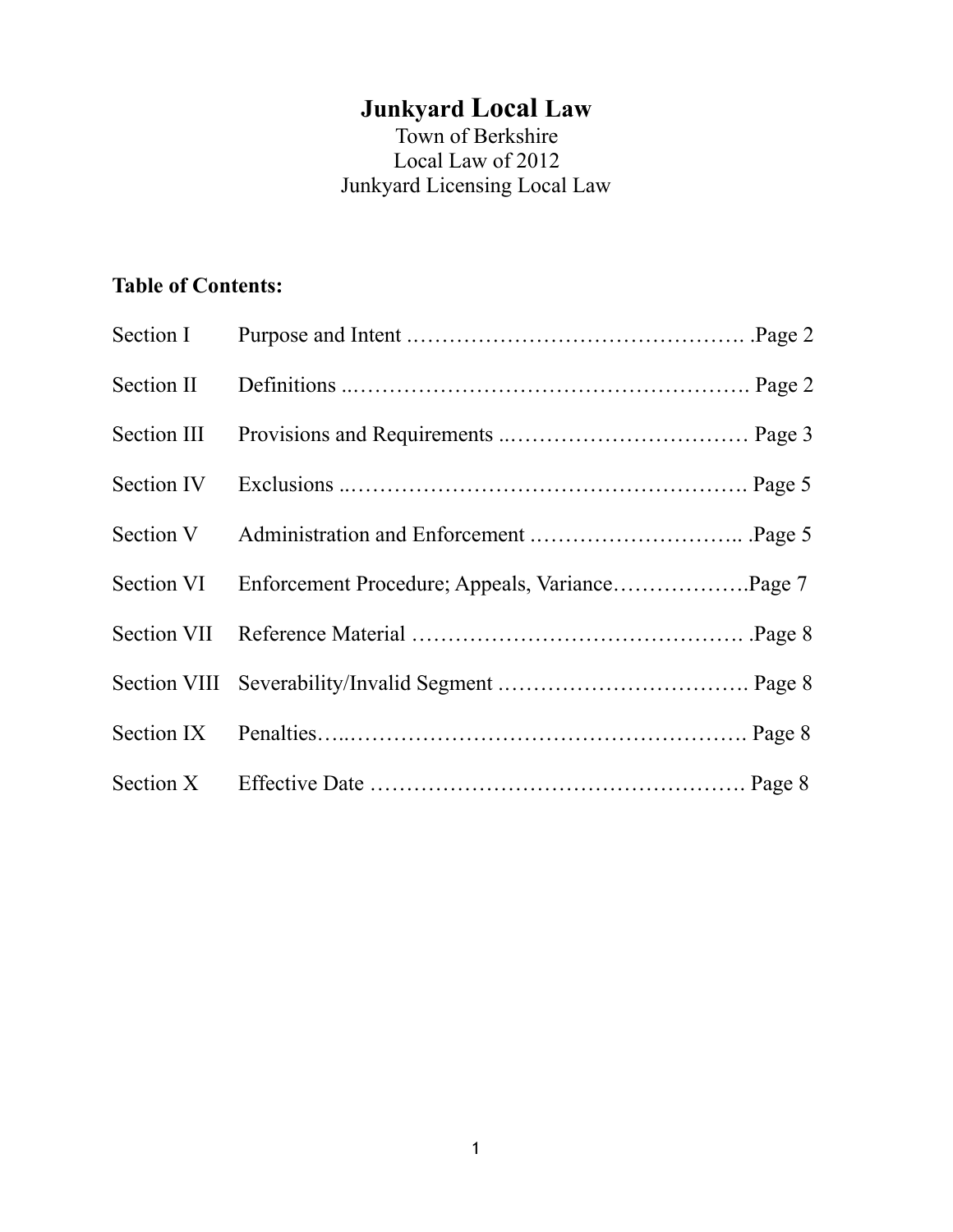### **SECTION I: Purpose and Intent:**

By adoption of this Local Law, the Town of Berkshire declares its intent to regulate junkyards, whether operated for commercial profit or otherwise, that fully comply with the intent of General Municipal Law section 136. The local law is intended to protect the welfare of all citizens by insuring a healthy and safe community, fostering a clean and attractive environment and recognizing that the presence of junkyards may be unsightly and detract from the value of surrounding properties.

This local law is intended to prevent the following:

- Exposure to dangerous materials including broken glass, fuels, battery acid, anti-freeze, lubricating fluids, or sharp edges and points.
- Dangerous attractions to children or animals.
- Contamination of soil, well water, and streams.
- Fire hazards due to flammable liquids, tires, and other auto materials.
- Unsightly appearances of property and/or detraction of values of surrounding properties.

### **SECTION II: Definitions:**

"**Code Enforcement Officer**" (CEO) - The person authorized by the Town Board to enforce this local law and other relevant provisions of the New York State Uniform Fire Prevention and Building Code.

"**Enclosed Storage**" – A structure that conceals a vehicle from public view and prevents unauthorized access to the motor vehicle by the public. The structure must be built and maintained in accordance with the New York State Uniform Fire Prevention and Building Code.

"**Farm Operation**" – A property that meets the criteria defined in New York State Agriculture and Markets Law section 301(11).

**"Junkyard"** - Any place of open storage or deposit where two or more unused vehicles, trailers, equipment or the parts and materials thereof are held. Purpose may be for resale, reclaiming use, or salvage/disposal.

**"Licensed Dismantler"** - Any person who is engaged in the business of acquiring motor vehicles for the purpose of dismantling for parts or reselling such vehicles for scrap or will be undertaking any of the other activities relating to the salvage of vehicles. Such person must possess a permit obtained from the New York State Department of Motor Vehicles, Division of Vehicle Safety Services under Vehicle and Traffic Law.

"**Open Storage**" - Storage other than in Enclosed Storage (see above).

"**Person**" - An individual or any other legal entity.

"**Unregistered Vehicle**" - Any vehicle which is parked, stored, or abandoned by anyone, owner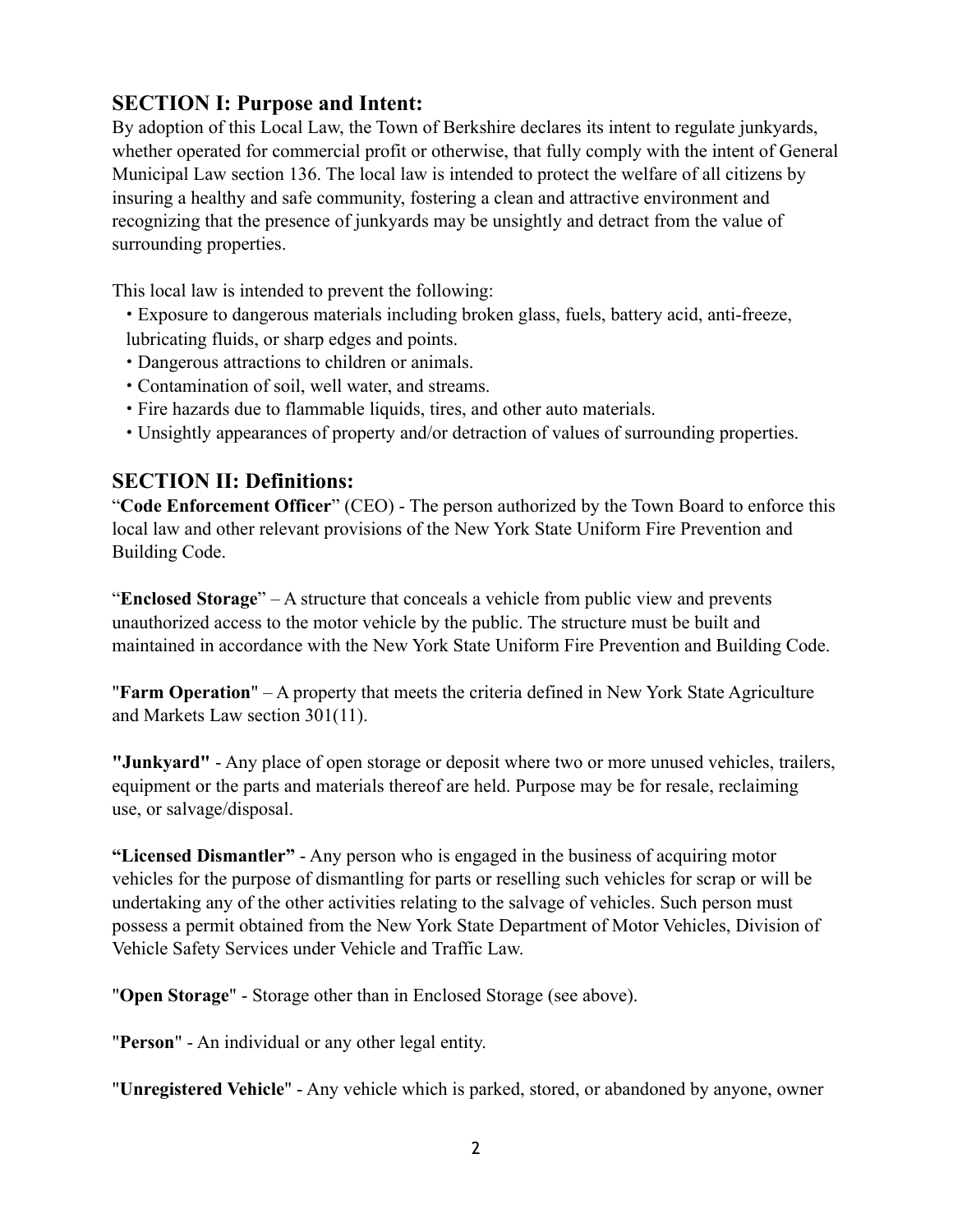or otherwise, on lands, public or private, in the Town of Berkshire when the Vehicle:

- Does not display a valid registration sticker authorized by an agency of any State, or
- In the case of vehicles intended for use on public roads, does not have a valid inspection sticker from an inspection station registered under the laws of the State of New York, or
- Is no longer in an operable condition for its intended original use, or
- Is kept or used for the purpose of salvage or resale of parts thereof.

"**Vehicle**" – Every device in, upon, or by which a person or property is or may be transported or drawn upon a highway, except devices moved by human power or used exclusively upon stationary rails or tracks, including, but not limited to, automobile, bus, trailer, truck, motor home, motorcycle, motor bicycle, mini bicycle, all-terrain vehicle (ATV) or snowmobile.

#### **SECTION III: Provisions and Requirements:**

(a) The following conditions must be met in order to establish an approved junkyard:

- 1. The operator must possess a valid Junkyard License issued by the Town of Berkshire.
- 2. The operator must be a Licensed Dismantler.
- 3. An environmental review must take place in accordance with New York State Environmental Quality Review process (SEQR). An Environmental Assessment Form (EAF) must be completed by the applicant and submitted with the letter of application. The Town Board must engage a competent professional to review the application and EAF before making a declaration on the EAF. A draft environmental impact statement (DEIS) can be submitted or may be required to be submitted to further analyze environmental impacts and consider alternatives. See the full text of the SEQR process at http://www.dec.ny.gov/regs/4490.html#18100 and find associated forms at http://www.dec.ny.gov/permits/6191.html . In addition, a question and answer page for the DEIS is available at http://www.dec.ny.gov/permits/55758.html. The DEIS process involves filing with the Department of Environmental Conservation (DEC) and reaching agreement between all parties, including the general public, on the total scope of all environmental impacts of the proposed project.
- 4. A site plan review must be approved by the Town Board as described in the Town of Berkshire Site Plan Local Law. The review will evaluate the proposed location to confirm proof of ownership, examine the survey, and may take into consideration the nature and development of surrounding property such as the proximity of churches, residences, public buildings and places of public gatherings, as well as determine if the proposed location will have an unfavorable effect on the clean, wholesome, and attractive environment of the Town. In addition, the Town Board may consider collectively the type of road servicing the junkyard or from which the junkyard may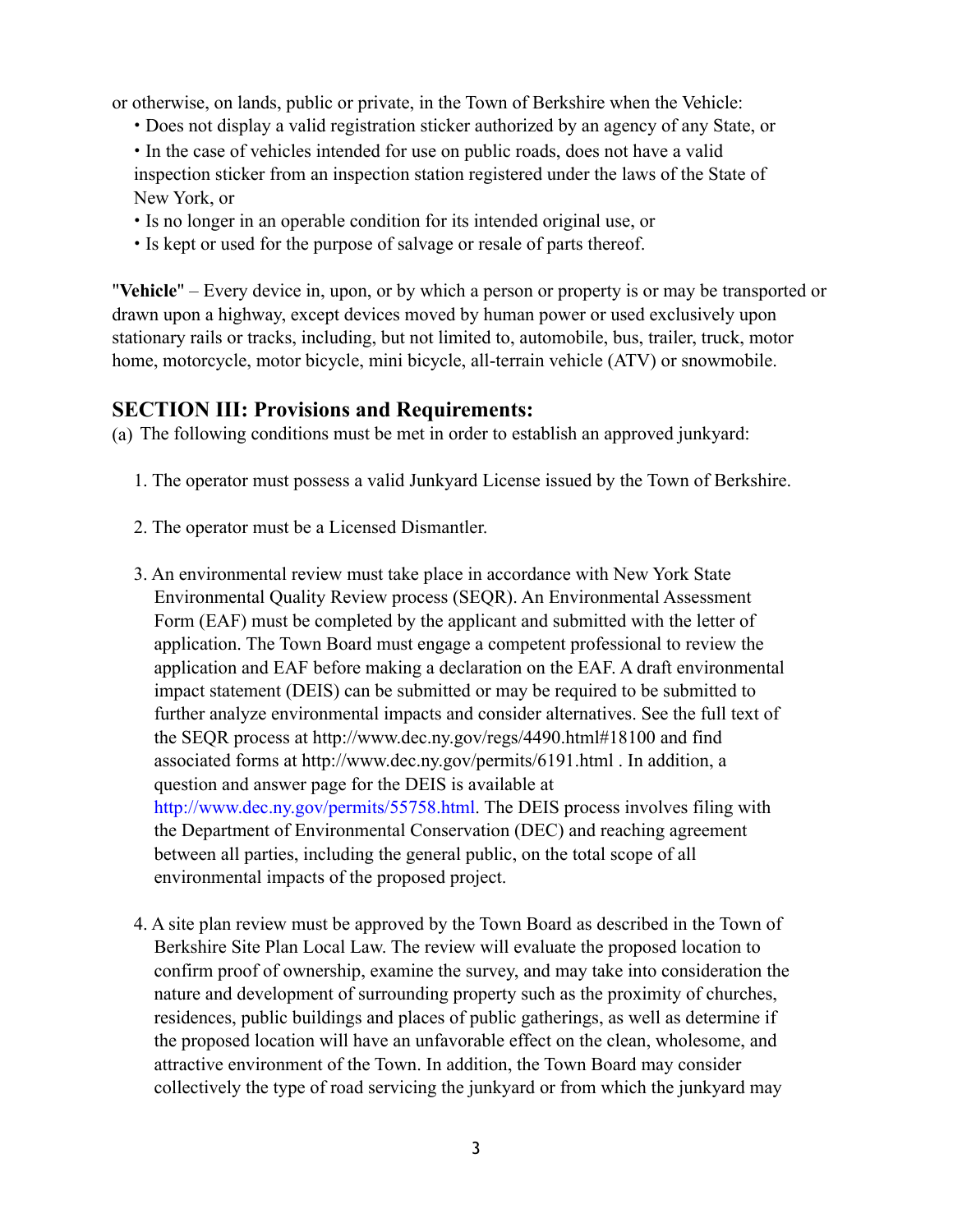be seen, the natural or artificial barriers protecting the junkyard from view, the residential and recreational areas or main access routes proposed, and also the reasonable availability of other suitable sites for the junkyard.

- 5. The project and parcel must be evaluated to determine if the land use change requires review by the Tioga County Planning Board. If the project has the potential to create inter-community or county-wide impacts, as required by New York State General Municipal Law, it must be reviewed at the county level.
- (b) Additional requirements for operating a junkyard:
	- 1. No junkyard may be located within 2,500 feet of a property boundary of a church, public building, place of public assembly, or any residence not occupied by the owner of the junkyard.
	- 2. A junkyard must be entirely enclosed with fencing no less than eight (8) feet in height which will provide a screen from view from any adjoining highway or from any adjacent dwelling or business establishment of any kind. Fencing must be maintained in good repair, with neat appearance at all times and must be located at least 75 feet from the center of any adjoining highway and no less than 25 feet from the boundary of any neighboring property.
	- 3. Inside and adjacent to the fence there must be maintained a fire lane of at least 10 feet in width which shall be kept free from combustible material and within which no structures will be permitted and no materials may be stored.
	- 4. All vehicles, parts, materials, and equipment must be stored, and all handling and wrecking operations must be conducted, within the junkyard fencing, and not within the fire lanes, except as entry and exit are required in the ordinary course of business.
	- 5. No operation involving the emission of noise shall be conducted in any junkyard before 8:00 o'clock A.M. or after 9:00 o'clock P.M.
	- 6. Painting is prohibited unless conducted inside an approved spray booth that meets the requirements outlined in Section 302.8 of the New York State Uniform Code.
	- 7. No materials shall be burned or buried in a junkyard except those in compliance with NYS DEC 6 NYCRR parts 215 and 360.
	- 8. An operator of an existing junkyard who proposes to discontinue such operation rather than renew its license must remove all vehicles, material, and equipment to a licensed scrap yard or landfill within six months.
	- 9. An operator must comply with any other New York State vehicle and traffic laws and New York State fire prevention and building code sections that apply.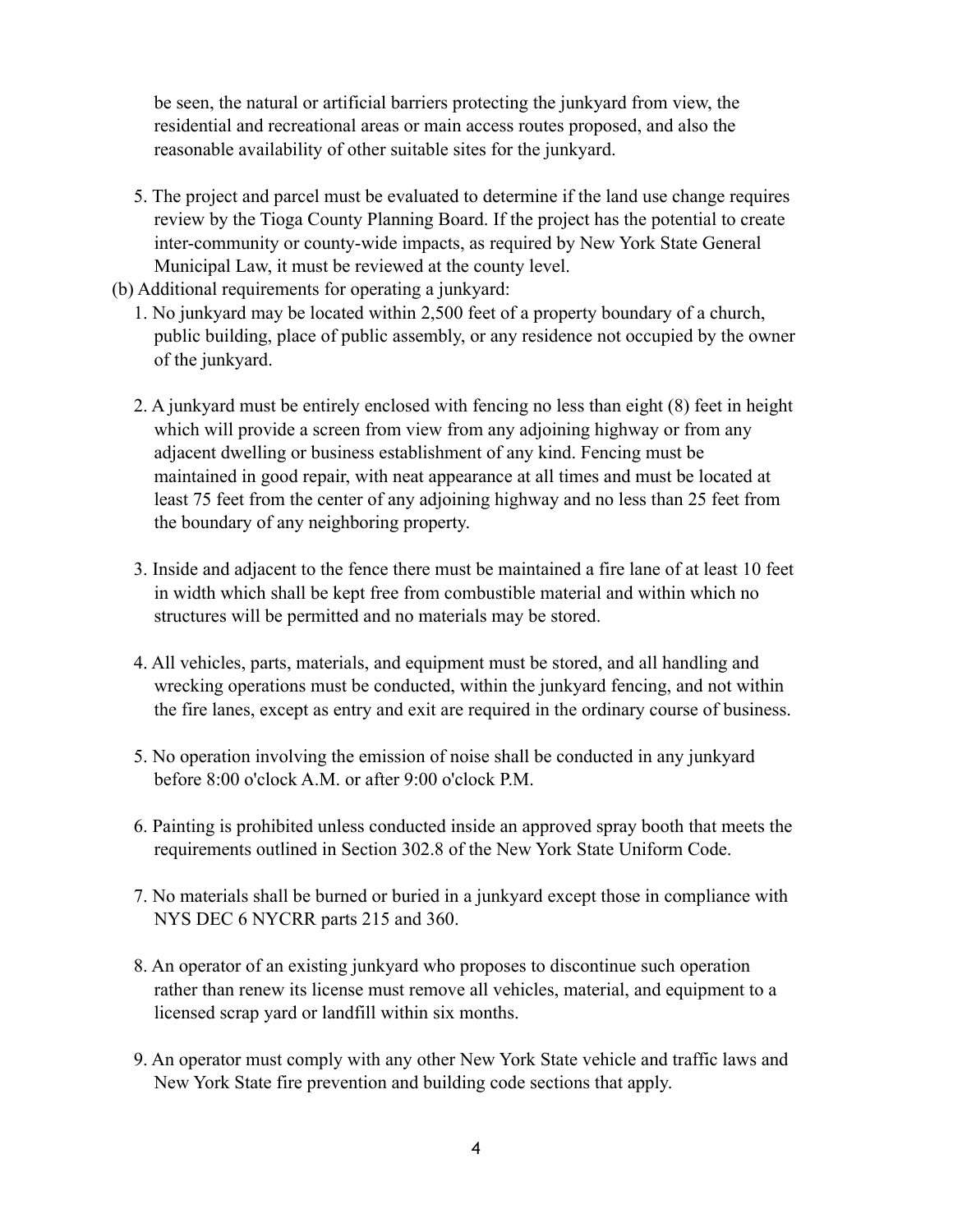10. An operator must handle all fluids in a manner that fully complies with Chapter 180, New York State Laws of 2006, Title 23 Vehicle Dismantling Facilities.

### **SECTION IV: Exclusions**

(a) Farm machinery, including tractors, where such machinery is actively used in Farm Operations. Farm machinery kept for parts shall be kept in a location not visible from any road, street or highway.

(b) Unregistered vehicles used for the purpose of safety and rescue training by rescue services.

### **SECTION V: Administration and Enforcement:**

(a) Administration - Application Process

- 1. The Town Clerk shall be the issuer of junkyard licenses as described below: Individuals desiring to apply for a junkyard license must submit the following to the Town Clerk:
	- a letter of application.
	- a survey map of the proposed junkyard showing its location and boundaries.
	- identity of the owner of the premises, and, if the applicant is not the owner, proof that the applicant has a right to use the premises as a junkyard.
	- Environmental Assessment Form (EAF).
	- All items outlined in the Site Plan Checklist (from Site Plan Review Local Law see Section VII).
	- Proof of New York State Dismantler licensure.
	- Application fee.
- 2. The Town Clerk shall refer each application for a license to the Town Board at its next ensuing regular meeting. In the case of a new junkyard, the Town Board shall conduct a public hearing on the application. The hearing shall be held not more than three months after completion of the environmental review. At the hearing the Town Board shall hear the applicant and all other persons wishing to be heard concerning the application. In considering the application it shall take into account the suitability of the applicant with reference to their ability to comply with the fencing and other requirements of this Local Law and compliance to other local and state laws. Within one month after the hearing the Board shall determine whether the application will be granted and shall notify the applicant of this determination by mail.

If the determination is favorable, the Town Clerk shall issue the license and certificate of approval of location. Such license shall be deemed conditional for a period of six months; at the end of which time the Code Enforcement Officer will perform a site inspection to confirm the operator has fully complied with this Local Law. Should the operator be found not in compliance, the Town Board may revoke the license.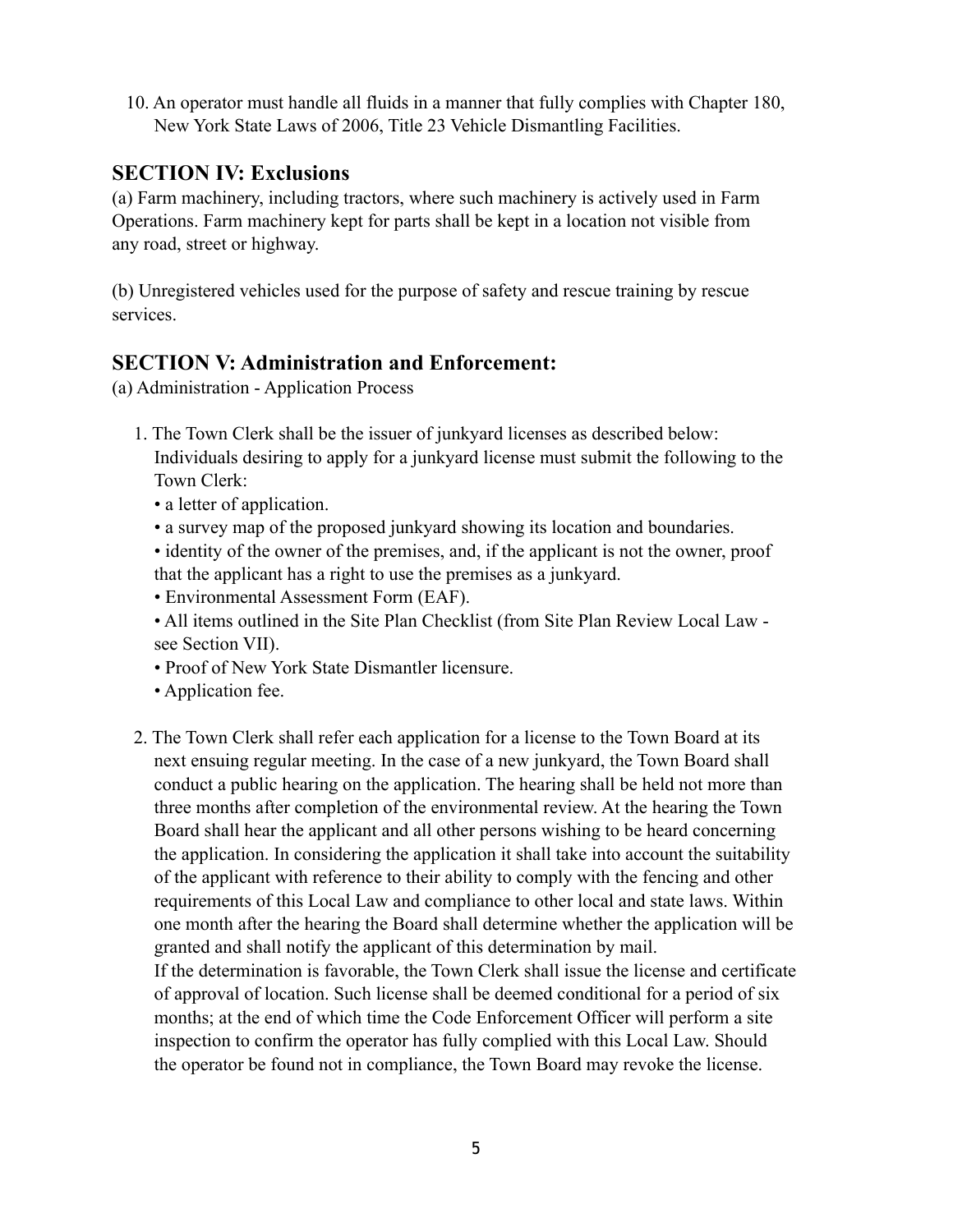#### (b) Administration – Renewal Process

- 1. Original licenses shall be issued for a period of 12 months from the date of Town Board approval. Renewal licenses must be acquired thereafter and will be for a period of 12 months beginning on the same month and day of original issue. Not less than 30 days prior to the expiration of the license, each licensed operator shall apply in writing to the Town Clerk for a renewal license. Such application shall be referred by the Clerk to the Town Board at its next ensuing regular meeting. Provided that the Board is satisfied that the licensee has complied with the requirements of this Local Law, it shall direct that the renewal license be issued otherwise enforcement procedures will be followed.
- 2. No license issued hereunder, including a renewal license, shall be assignable to any other person except with the consent of the Town Board after inspection

#### (c) Enforcement:

- 1. The Town Board designates the Code Enforcement Officer to enforce this law pursuant to Berkshire Local Law– Administration and Enforcement of New York State Uniform Fire Prevention and Building Code. CEO duties shall include inspections of licensed junkyards or proposed junkyard sites, investigations of alleged unlicensed junkyards and investigations of all other complaints filed with respect to violations of this local law. The CEO will assist the Town Board with administration efforts by:
	- performing inspections of potential sites.
	- performing ongoing investigations and monitoring of existing sites.
	- reviewing sites requesting license renewals.
- 2. In the event a license is revoked, not sought, or upon denial of a license or a renewal license by the Town Board, it shall be the duty of the junkyard operator or resident to immediately cease operation of the junkyard or illegal storage and to remove from the premises all junk cars and other materials and equipment stored or held in violation of this Local Law. Upon failure to do so within such time as the Town Board may direct, the Town Board may cause such junk cars, materials, and equipment to be removed from the premises and charge the cost of such removal to the junkyard operator. Proceeds from the sale of any assets will revert to the Town of Berkshire.
- 3. The Department of Environmental Conservation (DEC) will investigate any reports of suspected environmental hazards or violations. DEC regulations concerning automobile recycling provide operators with guidance on issues such as disposal of waste fluids, tire storage, and battery storage. (See Section VII for reference materials)

### **SECTION VI: Enforcement Procedures: Appeals, Variances**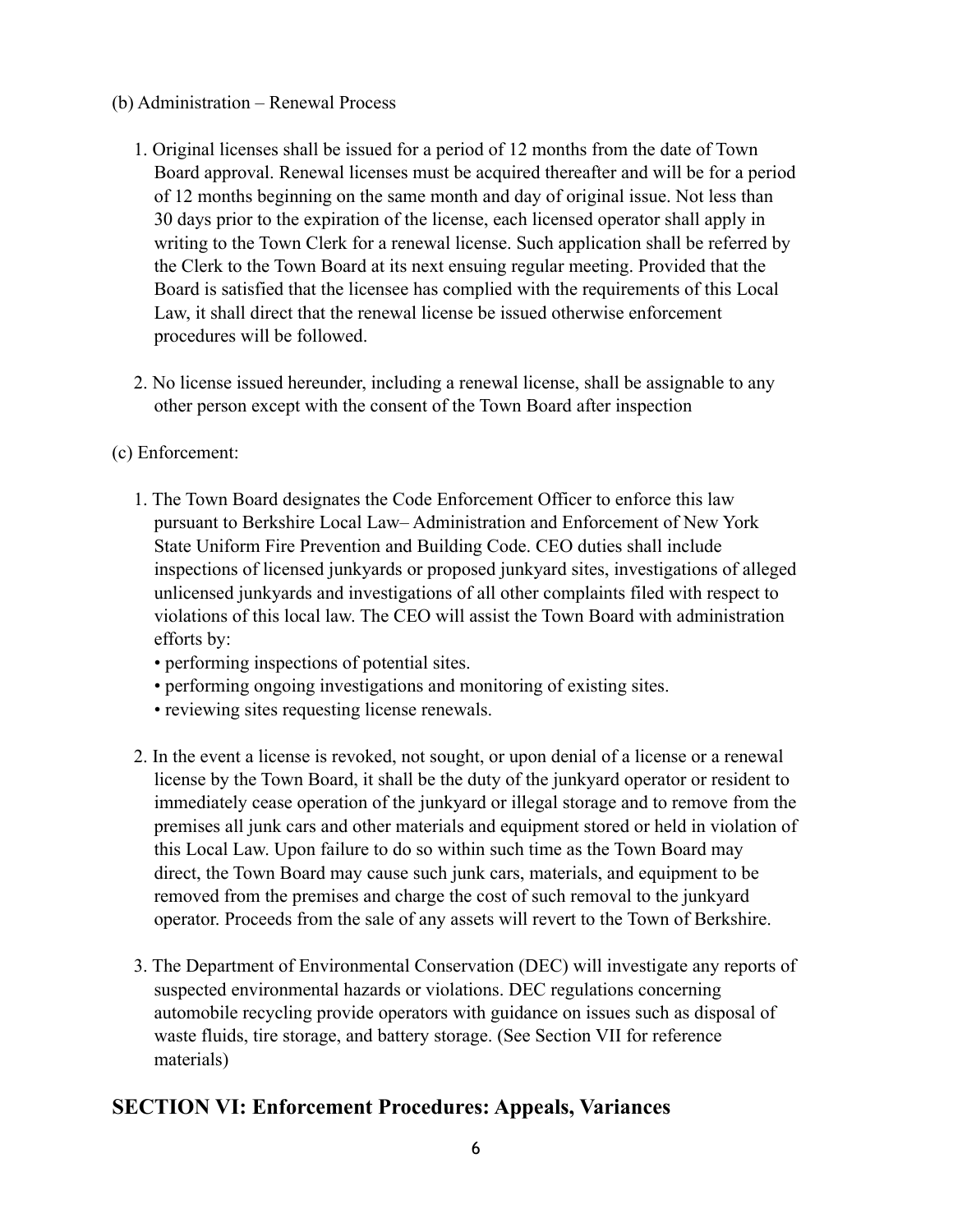(a) Should a violation of this local law be identified, the CEO shall serve a written notification, by personal service or by certified mail, upon the operator of the junkyard where the violation occurred. This notice must include the name, address, description of the violation, an explanation of what corrective action is required, and the time frame in which the corrective action must occur.

(b) If there is imminent safety risk to the public or an environmental hazard, then immediate action will be necessary as directed by the CEO.

(c) If there is no imminent safety risk to the public or environmental hazard, the violation must be resolved within 30 days of receipt of the written notice pursuant to subsection (a) unless the junkyard operator owner appeals his case or submits a request for variance.

(d) Within 30 days of receipt of the written notice, the operator has options to remedy the situation, submit an appeal/protest by providing documentation to the CEO, or request a variance from the Town Board.

- 1. Remediation must include a written notification to the CEO of planned actions or actions taken to bring the junkyard into compliance with this local law.
- 2. Appeal/protest allows the operator to contend that the cited condition does not violate requirements of Section III. The CEO will investigate the situation and inform the property owner in writing that the appeal has been upheld and the case dropped or the appeal has been rejected, in which case another 10 days is provided to remediate the violation.
- 3. Variances generally are exception requests to the strict interpretation of this local law that the violator must submit to the Town Board and the CEO. An explanation of why a variance should be granted must be clearly documented and demonstrate reasonable cause for the request. The Town Board will review the request for reasonableness and either schedule a public hearing or deny the variance within 92 days. The requester will be notified of the date and time of that hearing or that the variance was denied. A ruling will be made on the request within 31 days of the public hearing. The time within which the Town Board must render its decision may be extended by mutual consent of the junkyard operator and the Town Board. If the variance is not granted, the CEO will notify the requestor that he/she is still in violation but will be granted an additional 10 days to remediate the situation. If granted, the meeting minutes shall record the reason as:

a. granting the variance would be keeping with the intent and spirit of this Local Law and is in the best interest of the community; or

b. there are special circumstances involved in the particular case; or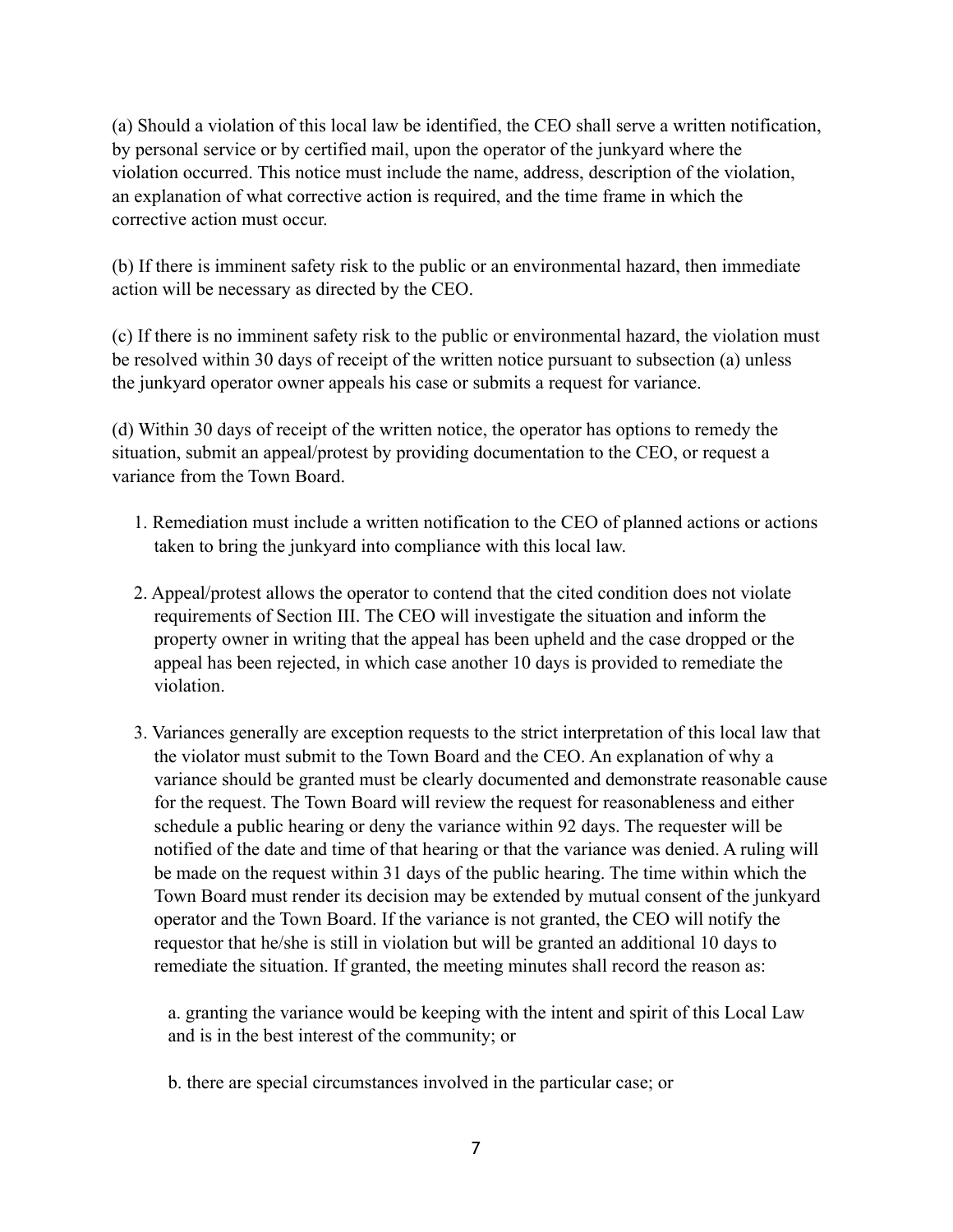c. denying the variance would result in undue hardship to the applicant, provided that such hardship has not been self imposed.

(e) No written response or remedial action by the operator within 30 days of receipt of the written notice, or within 10 days after an appeal or variance is denied, is deemed to be an admission that noted junkyard is in violation of this local law, and the CEO will present the violator with an appearance ticket pursuant to Criminal Procedure Law section 150.20 to appear in Town Court. Should the Junkyard fail to remedy the violation in the time period imposed by the court, the Town Board may revoke the license and invoke procedures as described in Section V (c) 2 as noted above.

### **SECTION VII: Reference Material**

This local law supersedes regulatory guidelines on junkyards contained in Local Law # 1 of 2006.

(a) Article 25AA, Section 301 of New York State Agriculture and Markets Law: See complete definition of agribusiness under Section 301 at the web link below. **http://public.leginfo.state.ny.us/menugetf.cgi?COMMONQUERY=LAWS.** 

(b) Forms for the Environmental Review process:

- EAF: http://www.dec.ny.gov/permits/6191.html
- Negative Declaration:

http://www.dec.ny.gov/docs/permits\_ej\_operations\_pdf/negdec.pdf

• Positive Declaration:

http://www.dec.ny.gov/docs/permits\_ej\_operations\_pdf/posdec.pdf

(c) Chapter 180, New York State Laws of 2006, Title 23 Vehicle Dismantling Facilities. http://www.dec.ny.gov/chemical/28653.html

(d) Site Plan Check list http://www.berkshireny.com/laws/Site%20Plan%20Review.pdf

### **SECTION VIII: Severability/Invalid Segment**

Should any section or provision of this Local Law contained herein or as amended hereafter be declared by a court of competent jurisdiction to be invalid, such decision shall not affect the validity of the Local Law as a whole or any part thereof other than the part declared to be invalid.

### **Section IX: Penalties**

Any person convicted of violating any provision of this Local Law shall be guilty of a violation, and shall be liable for a fine of not more than one hundred dollar (\$100) for such violation. Any person so convicted as a second offense shall be liable for a fine of not less than one hundred dollars (\$100) and not more than two hundred (\$200), and for a conviction as a third offense shall be liable for fine of not less than two hundred dollars (\$200) and not more than five hundred dollars (\$500).